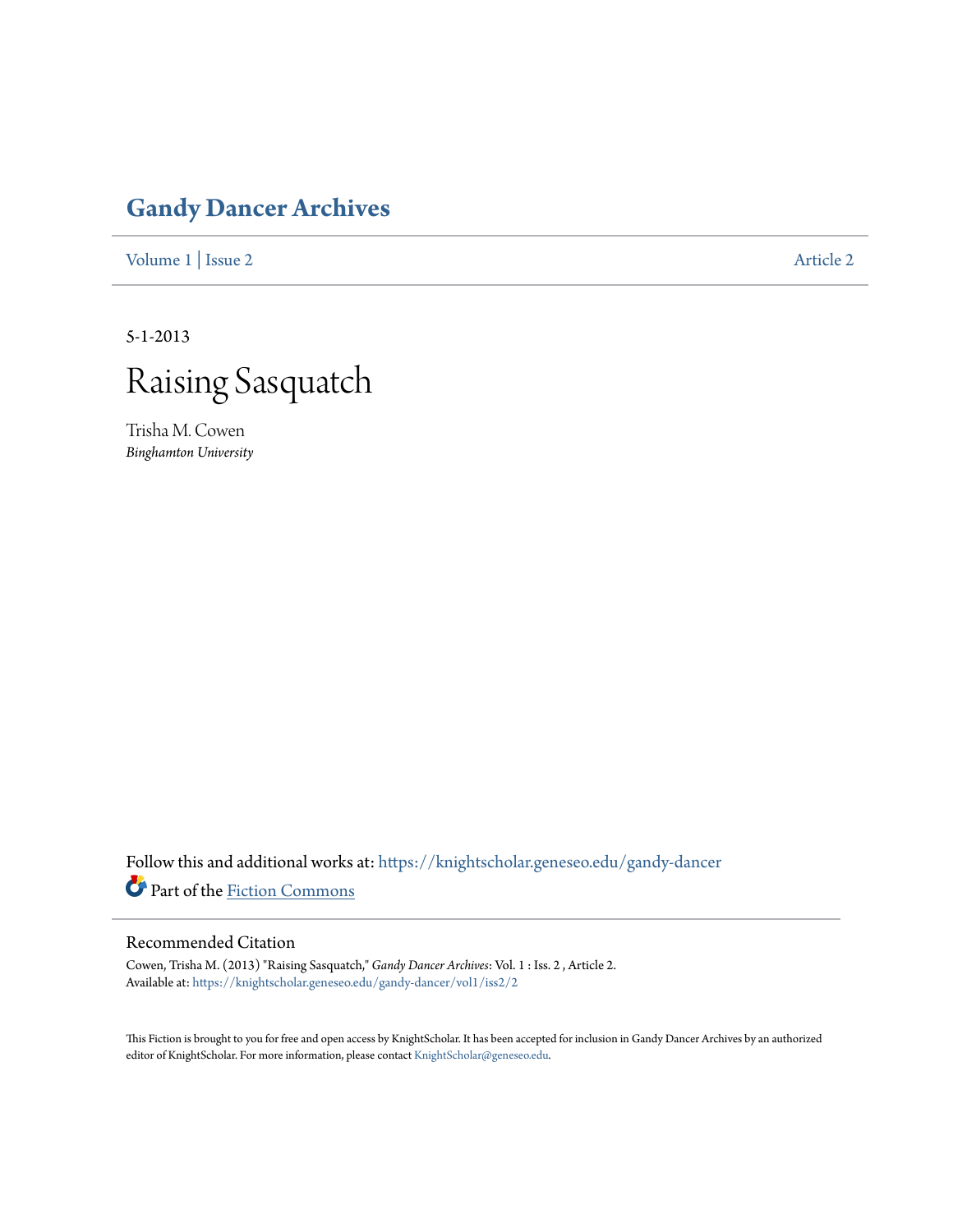## **Raising Sasquatch**

Aaliyah Salah couldn't interpret the look her son's toy Sasquatch was giving her. Ever since she adopted Tolik, she'd been probing the world for signs. Sasquatch's eyes were white ovals with two uneven gray lids traced above and below a black beady iris with silky lines reaching out towards the edges. His body sat half in the water and half out aside rubber ducks, submerged X-Men, and pink and yellow mermaids with ratty hair, which people from work thought she should discourage the use of since her son already had the "disadvantage" of being raised by a single female.

"He must look like his father," she had been told by a woman with wild hair and wire-rimmed glasses in the supermarket the night before while fingering a small mountain of unripe figs. The woman had then stretched her ring-laden fingers over Tolik's bald head before Aaliyah had a chance to stop her. The wildhaired woman closed her eyes as if she'd had a premonition and Aaliyah leaned in, held her breath, and waited. The woman blinked, the spell broken, and had said simply, "have a pleasant night."

Aaliyah had abandoned the display of figs and pushed her shopping cart in the direction of the woman. Tolik never woke from his perch in the front of the cart; not even after the woman had touched him. Aaliyah had found her in the magazine aisle studying a newspaper, while taming a silver ringlet with her free hand. Aaliyah had sighed. The woman couldn't be a mystic if she read the newspaper. No, that would be impossible. Aaliyah had sighed and laughed at herself for believing that this strange stranger knew something about her son's fate. No, Tolik would not die and yes Tolik would love her, she told herself. Aaliyah had studied the back of the woman's head as she strutted away and decided that the woman's hair wasn't as wild as it had seemed from the front.

Aaliyah stared at Sasquatch, his body wrapped in her wet hands, and thought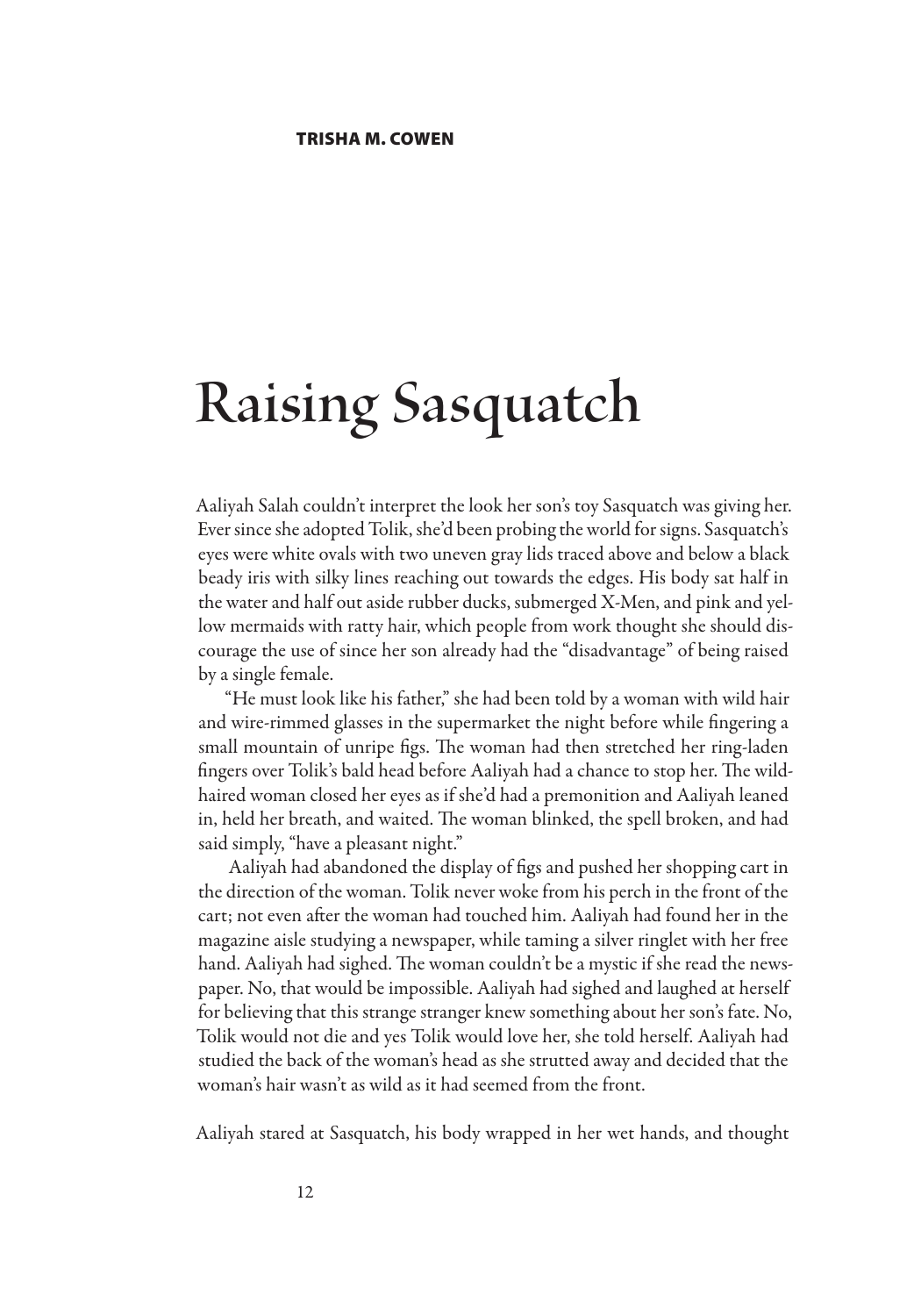of her own father. The way he read the Qur'an over her bed at night in hopes that Allah would transform her into the right kind of woman, the way his thick, animal eyebrows bent just before he reprimanded her for acting too American, and the angry look on her mother's face after he died, as if he was too stubborn for this life and he was at fault for dying.

Tolik would never know his father. She didn't even have a photograph to give him and she couldn't pronounce the name of his hometown. She wondered which was worse, knowing that your parents were abysmal or not knowing them at all. Aaliyah let go of Sasquatch and picked up one of the pink mermaids and brushed her yellow hair back, while never able to unhinge the feeling that Sasquatch was still looking at her. His body floating above the water was brown, while the part below the water was pure white. He had that effect of changing colors, of disappearing into the background, but right now he was all that she could see.

Aaliyah took a deep breath and closed her eyes. She could still smell the light jasmine perfume she carried upstairs after hugging the fifteen-year-old babysitter she had just met, but had come highly recommended, for arriving three minutes early. She knew that the babysitter thought it was strange that she wasn't leaving the house while paying for a sitter, but she didn't care. The sitter couldn't know what it was like to never escape for even small moments; it was a knowing that couldn't be explained. Without further ado, she had escaped up into the high caverns of her own house where, lately, she had no time to explore. The upstairs bath with the baby monitor turned up on high was the farthest she could bring herself to go without Tolik. Soon she would have to return to work, so these small steps were difficult but necessary.

The water in the bath was sweltering, turning her olive skin an animated red, but she hated when she drew the water lukewarm and found her teeth chattering and goose bumps poking out their heads only minutes later. Tonight, she felt like a lobster in a pot, silently screaming, but knowing that all the energy she could muster would never allow her to reach the lip of the bath and scuttle out. Instead, she dipped her head beneath the water with her eyes still open.

The weight of Tolik's presence still lingered. From below the water she could see his portable baby monitor and its blinking green light atop the sink. Although the mirror behind the water basin now held a murky sheen of condensation, the green light shone through the fog and repeated the green blink, doubling her security that she was still connected to Tolik, but also haunting her with its echo. The white antenna from the monitor and the flashing made her think of the Three Sisters Lighthouse from her childhood home on the Cape. It was a place she loved and hated at the same time; it was a place she never let herself get called back to even though her father couldn't touch her anymore. She still despised that he was cremated and not just buried in one place where she could always be sure he'd be. She thought it was strange that he wanted to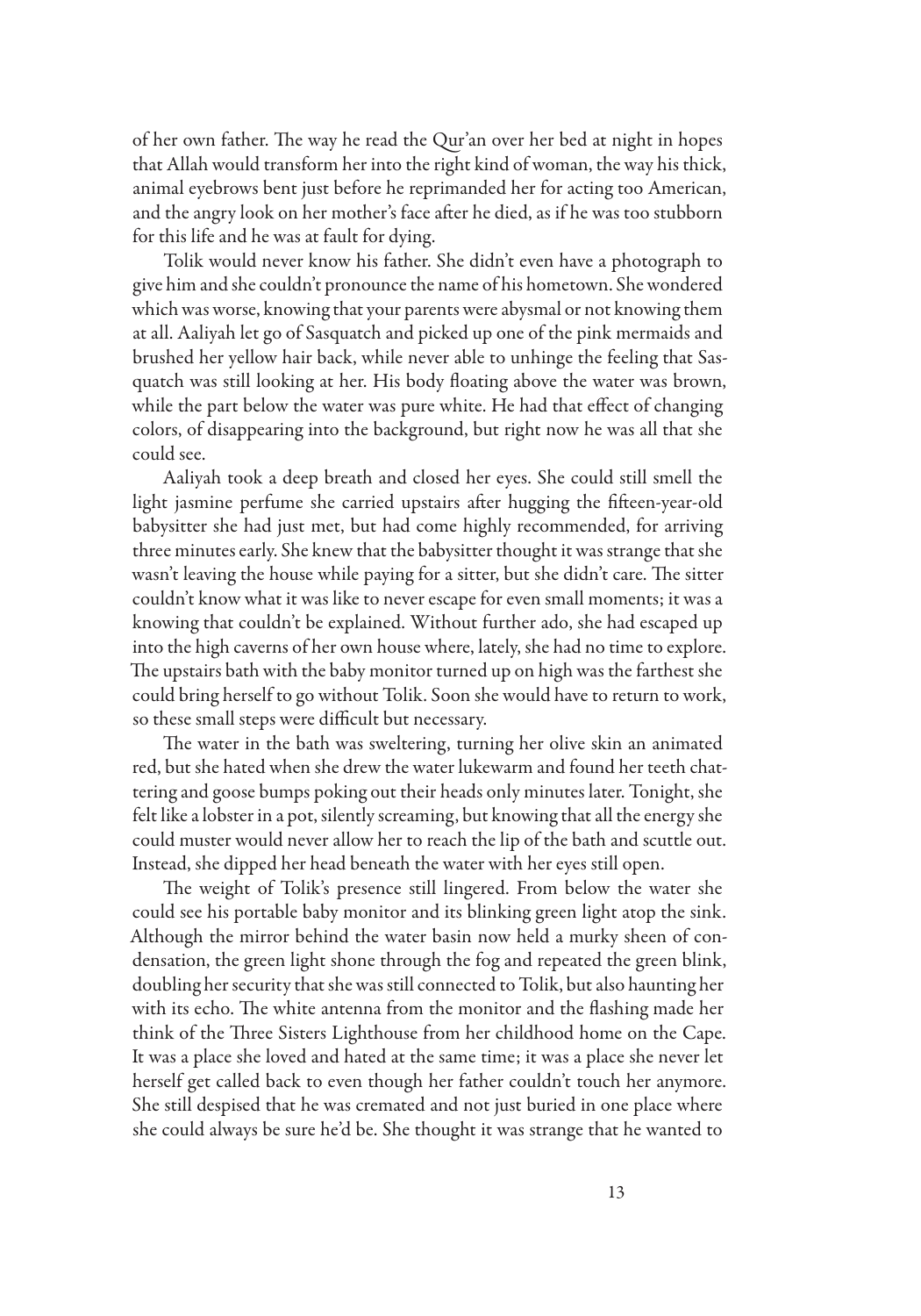be cremated; his entire family was buried near the mosque in Mashpee, or so she was told. Her father almost never let her or her mother leave the house, even to attend mosque prayer sessions. But, her mother had insisted that cremation was what he wanted and since he had no other living relatives, no one was there to object. When Aaliyah had refused to help her mother scatter his ashes in the harbor, her mother placed the half-filled urn into her hands.

"He's half of you whether you like it or not," she'd said. "Pay tribute."

Aaliyah looked down at her father for the first time, examining the black and white specks of what he once was.

"No," she'd said. "He doesn't deserve this."

"I told you to lock the door."

Aaliyah had glanced back into the ashes and then up into her mother's white eyes, finding nothing of herself in either.

"You're a sad representation of a mother," Aaliyah had said, pushing the urn into her mother's arms. Her mother's large, dark hands cupped the jar on both sides but she kept it there, outstretched from her body. When her mother hugged her, it was always with those same outstretched, rigid arms that never pulled her in. She turned and forced herself to walk away. Aaliyah knew she needed to find herself a new family, despite the fact that she didn't even know what that was. She heard her mother's voice trying to reach her, but the words were lost in the salt of the ocean air. All she could make out was, "Pay tribute. Pay tribute."

When she had reached the edge of the dock, she turned and saw her mother letting the wind fondle the ashes as she held the jar upside down. Her father didn't fall to the ground as she'd hoped; he danced through the air in a gray spiral, creating a miniature tornado. He looked beautiful and haunting as the sun's beams bounced off of him, scattering light in all directions. For a short heart-stopping moment, her father was whole again and Aaliyah was seven, hiding in her closet, tucked inside her pink dollhouse, her right knee slipped inside the kitchen walls and her head bowed down into the attic, and no matter how many times her father yelled, "come out, come out, wherever you are," she gripped her green baby blanket tighter and sat as still as she could. It angered her that she never fit. The dollhouse was always too small and she was always too big, and still growing bigger.

As the particles of her father had separated and shifted in the air, the image of her dollhouse exploding like a broken piñata inscribed itself in his place. She couldn't remember how her father finally found her in the closet, inside the dollhouse, or what had happened afterwards; she just remembered the image of the dollhouse breaking when her father kicked it and told her she was too old for toys.

She had watched as her father's ashes moved higher and higher, disappearing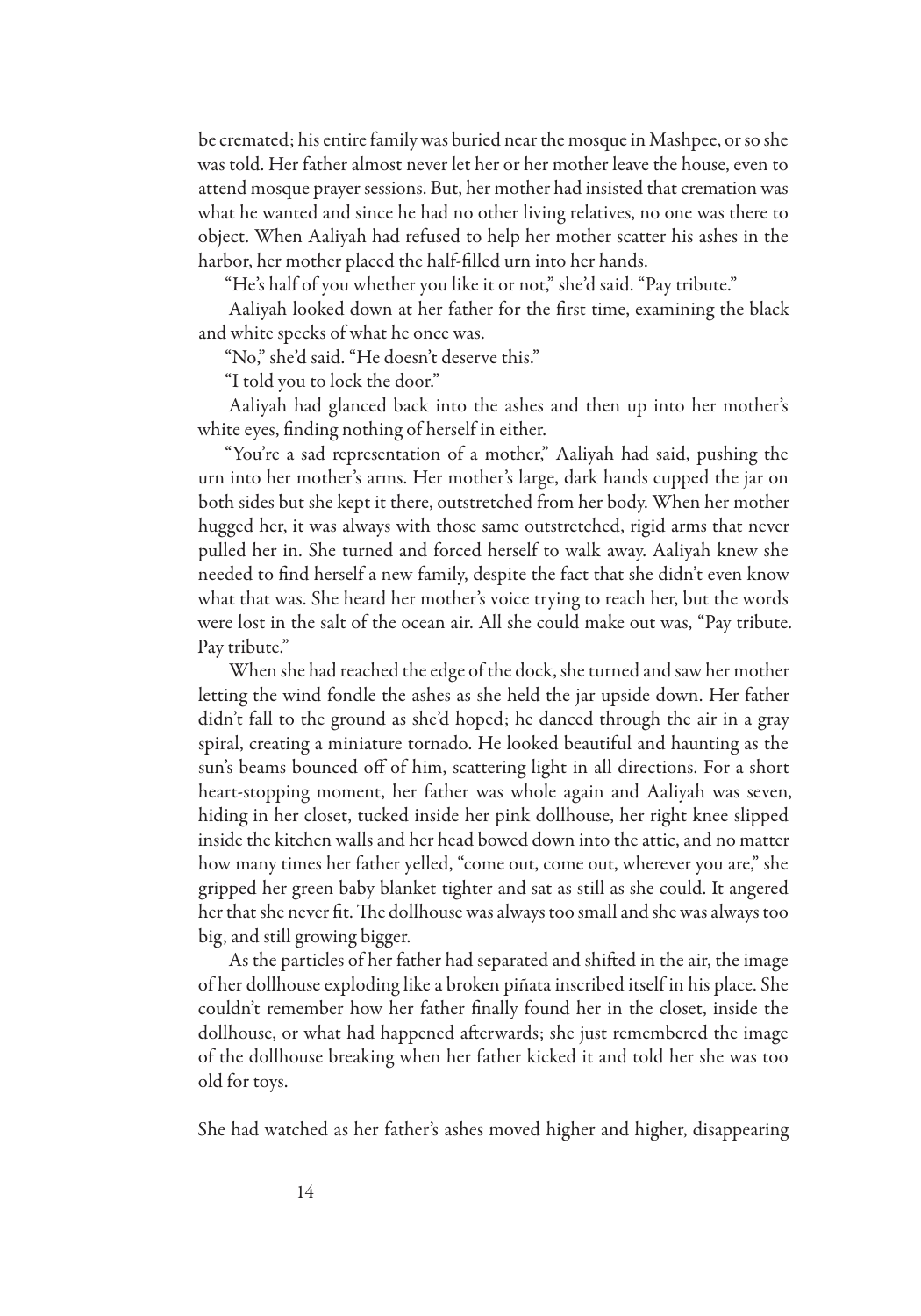into the air, becoming air. A few larger particles at the mercy of gravity seeped through the wooden planks of the dock and found their way to the sea. Now, she envisioned him wandering, invading the skies, swimming the cool water of the Atlantic until he made it to the Pacific, to the shore of Santa Monica Bay, where he could watch her through windows and touch her son's face in his sleep. The first few nights at home, Aaliyah slept next to the small new boy on the floor of the new nursery, cuddled in her old baby blanket that she couldn't bring herself to wrap him in because she felt she still needed it.

When Aaliyah opened her eyes, she found herself drawn again to the baby monitor. The babysitter should have sufficed, she knew that, but she still desired that link to him. Aaliyah thought that because she wasn't Tolik's biological mother, she missed some connection that melded mother and child. The mechanisms of the monitor had to do what her blood, breath, and brain could not. It was maddening. And Sasquatch wouldn't stop staring at her. That couldn't be a good sign. His elusive eyes were everywhere, probing beneath her skin. Where were the Big Foot enthusiasts when you needed one? Didn't they have their own conventions and camp-outs and Expos just for people who still believed he was out there haunting the forests? Maybe she would call their hotline later and tell them that she just had a sighting. Maybe they would put her picture in a Sasquatch convention pamphlet. Maybe she would call the adoption agency and demand to know why they had sent an HIV positive boy with a Sasquatch doll. Was Big Foot really that big in Russia too or were they trying to send a message? They told her that Sasquatch was Tolik's nickname because he was a relict, a survivor of a great phenomenon. But that's all they could say; the rest of his information would come in the mail later with a conglomeration of medications that came in more colors than all of Tolik's bath toys and some of which were as big.

Ever since the beginning, she hadn't liked the doll. It was always looking at her from corners and nooks of her house, in places where she wondered how it had gotten there. She didn't want to admit she thought it was judging her, as if it had eyes that sent video-feed back to the adoption agency, back to Russia, back to Tolik's biological parents. It was the monster's fault she was always asking herself if she was being a good enough mother. Her worst fear was that Tolik would grow up, move back to Russia to find his biological parents, and become invisible to her. Her greatest fear was that he wouldn't get a chance. But, these fears were all new to her. Old fears were that Sasquatches didn't exist and Tolik would never materialize.

When Aaliyah first met Tolik, she had wanted to love him, feel what every mother should feel when she first sees her child. She may not have given birth, but the pains to arrive at that moment were great and her expectations were high. She had applied to hundreds of agencies across the world, traveled thou-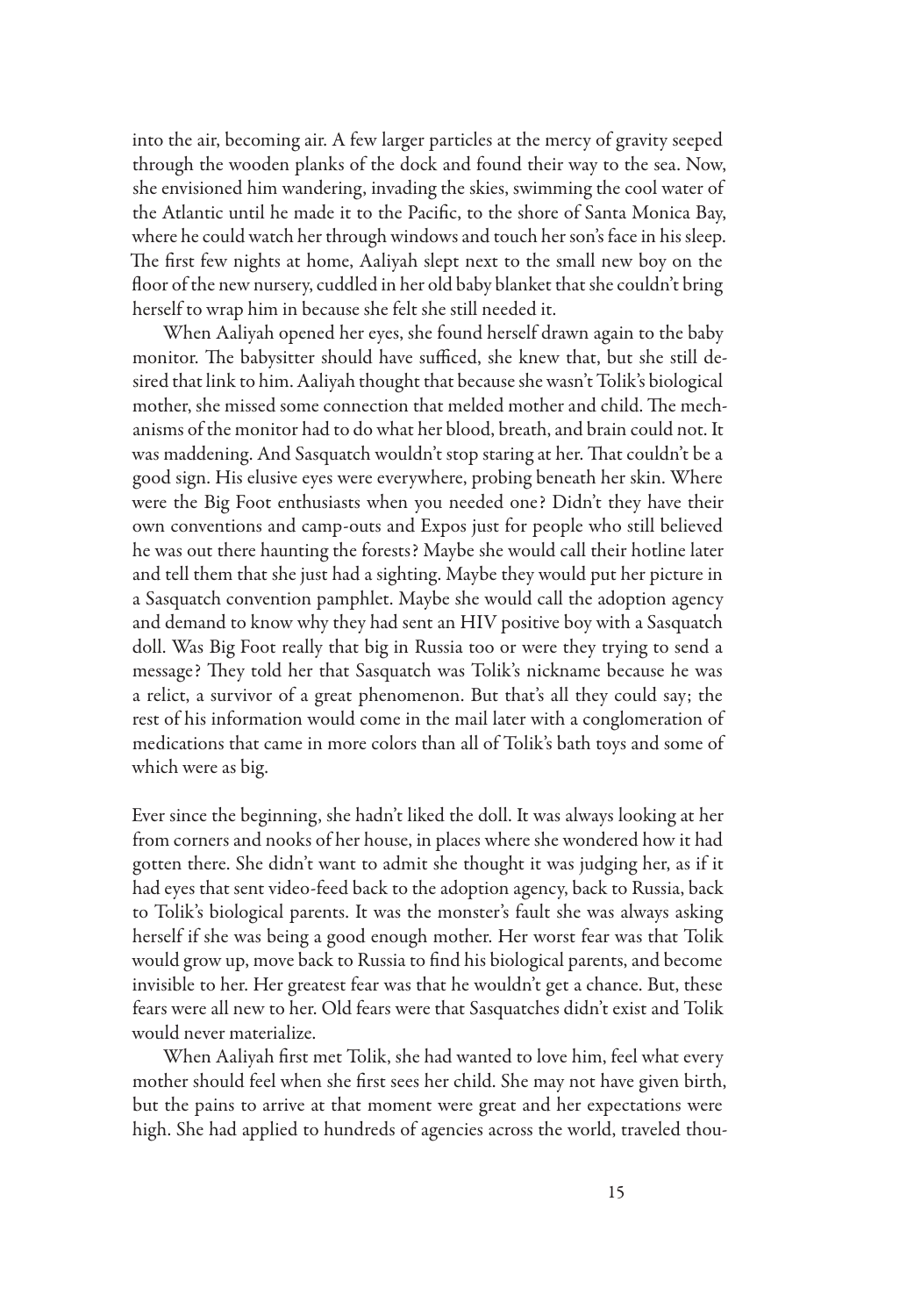sands of miles, and agreed to sign her heart over to a boy who had a good chance of dying before her. When her case worker handed over the child, Aaliyah grew goose bumps under her clothes. She reached out her arms, but didn't know where to grab him. Should she support the head, or was he old enough? Should she grab him under his armpits, or would that look un-motherly? Should she kiss him, or would that make him feel smothered? Was this what love felt like, or was she just nervous and cold and premenstrual?

Tolik had examined her face as the case worker placed him at her side, in the nook of her right arm, saving Aaliyah from having to make a decision about how to hold the toddler. His legs tightened around her waist, and Aaliyah marveled at the warmth of his body as the boy studied her eyes and her ears and the way he felt in her arms. She stared at his long, spidery eyelashes, anticipating, and scared to learn the boy's verdict until his miniature hand reached out and touched her face. Aaliyah let out the air she held in her stomach and smiled, thankful that the boy hadn't decided to cry. The feeling of instant rejection would have been too much. She reached up with her left hand and touched the boy's silky cheek, knowing at that moment that the boy's web had captured her, and she dared to look back.

His whitish blonde eyebrows gave hope for his stark bald head. A light smattering of freckles gathered on his cheeks. He was all smiles and dimples. Really, he didn't look like a sick child at all, but she knew it wasn't something that you could see like the fear that people would have of him if they knew. Tolik's right ear was a little bigger than his left, but the adoption agency assured her they would even out as if he was a product that they sold in bulk and already knew the possible malfunctions and growth projections. She didn't notice the small Sasquatch toy until it was thrown at her head during their first car ride home. Tolik giggled as the toy bounced beneath her feet. When the toy didn't immediately reappear, Tolik opened and closed his hands, finding them empty, and cried.

"Shhh, baby," she had said. "It's okay."

As she spoke, Tolik inhaled a deep breath and made his voice soar. He sounded like a trumpet climbing a scale. She glanced at Tolik, trying not to lose control of the car. His tiny body thrashed against the seat, while he kicked his legs in the air. Already, a shoe was missing and it was only then that she realized Tolik hadn't been wearing any socks. She scanned the floor next to her, but couldn't find the doll. Sasquatch was lost and had to be found.

Aaliyah stopped the car on the edge of a busy highway and put on her hazard lights. Cars honked at her as she opened the front door and got out to search the floor for the toy, forcing traffic to stop and wait to get into the inside lane in order to progress forward. She felt beneath the gas pedal and breaks, reeling in nothing but muffin crumbs and beads from a necklace she broke fiddling with the string while driving almost two years ago. She lifted up the lever under the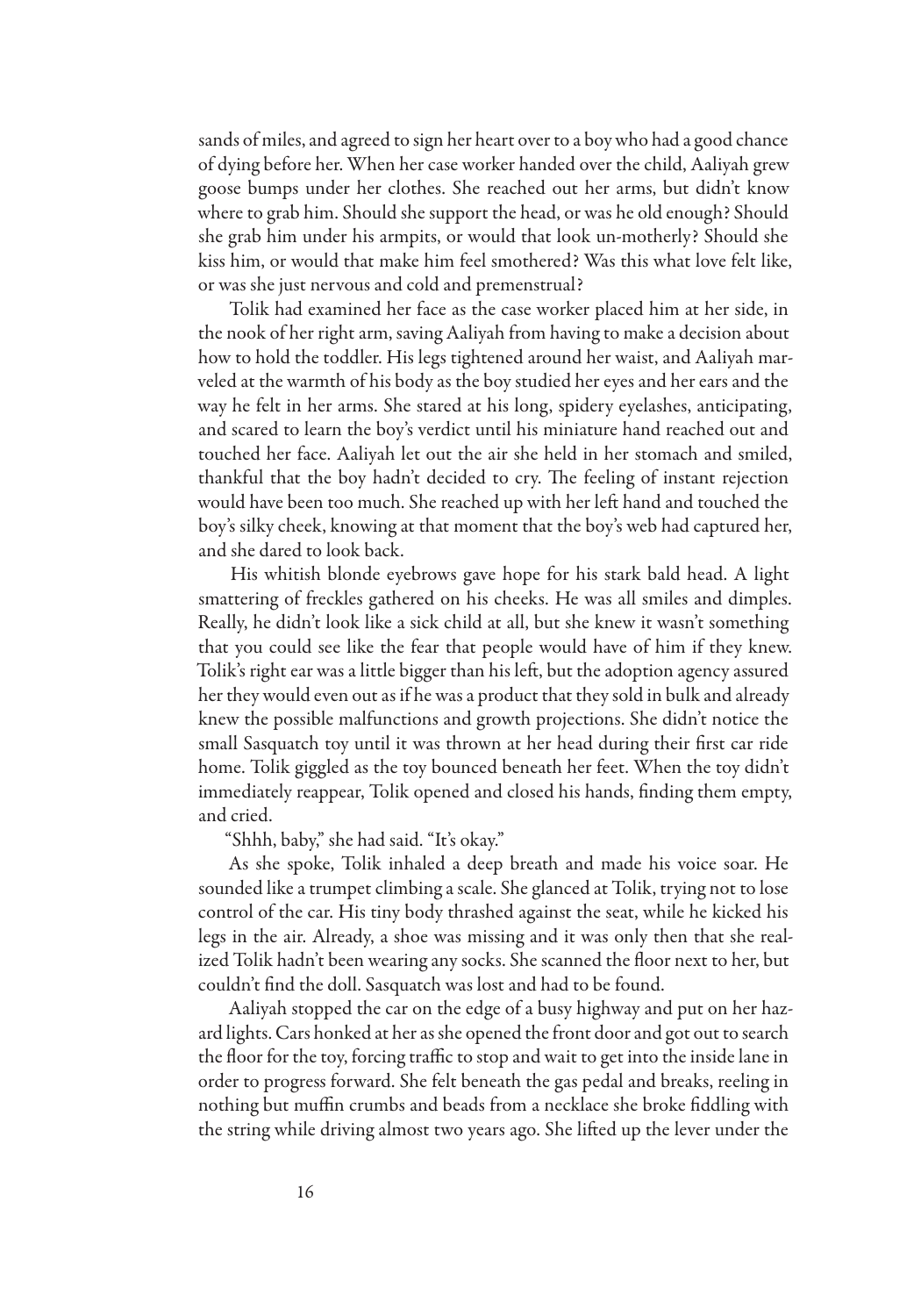seat and pushed back the chair. Tolik screamed louder, cars honked with annoyance, and she could find no Sasquatch doll. When she turned to comfort Tolik, she saw the red and blue lights through her back window. An officer was already halfway to her car, trying to see what was going on inside the vehicle.

"Is there a problem, Ma'am?" The officer had asked when he reached the driver's side door. Tolik screamed louder, his face blotchy and wet.

"No, Sir," Aaliyah had said.

"This is a no stopping zone. Is there something wrong with the vehicle?"

"No, I'll be moving in just a second."

The officer bent down and moved his eyes over Tolik and back at Aaliyah. "What's wrong with the boy?"

"My…my son's toy is missing and I was trying to find it."

"This is your child, Ma'am?"

"Yes."

"He doesn't look like he's too happy. Is he sick?"

The word 'sick' resounded in her mind. Was this a sign? Could the officer see something that she, his mother of only a few hours, couldn't see? Finally, she responded, "He lost his toy."

The officer's eyes roved over her hair and then to her linen shirt wrinkled with travel. She felt like she did right after 9/11 when she didn't even feel safe going into the local grocery store. Her blackish-purple hair, even after she chopped it short, made people question her American-ness. She began wearing colorful animal-themed scrubs shopping even if she wasn't scheduled to work. It had been a few years since she thought to do this, but she looked down at her beige shirt and wished she had elephants dancing across her breasts with her stethoscope draped around her neck like a scarf.

"We can't be too careful these days." He smiled and opened his gray eyes wider. His eyes almost looked pink and, for some reason, Aaliyah thought of a carnival, of cotton-candy. She knew this was the bribe, the inducement before something terrible.

"He's my baby. I have the adoption papers here." Aaliyah found the papers in her purse and when she looked back at the officer, she flinched. She thought she saw her father through the glassless window. She looked away and when she looked back, the officer's candy eyes were arched up in question.

"Are you all right, Ma'am?"

"Here," she'd said. The papers shook in her hands. "He's my baby."

She found it amazing that she hadn't even arrived home yet and she'd already had to claim Tolik as her own. The officer moved his eyes over the adoption papers and took a step backwards.

"No, Ma'am. That's not necessary. I simply stopped to make sure you didn't need to be towed."

While he spoke, Aaliyah imagined the Sasquatch doll getting away, crawl-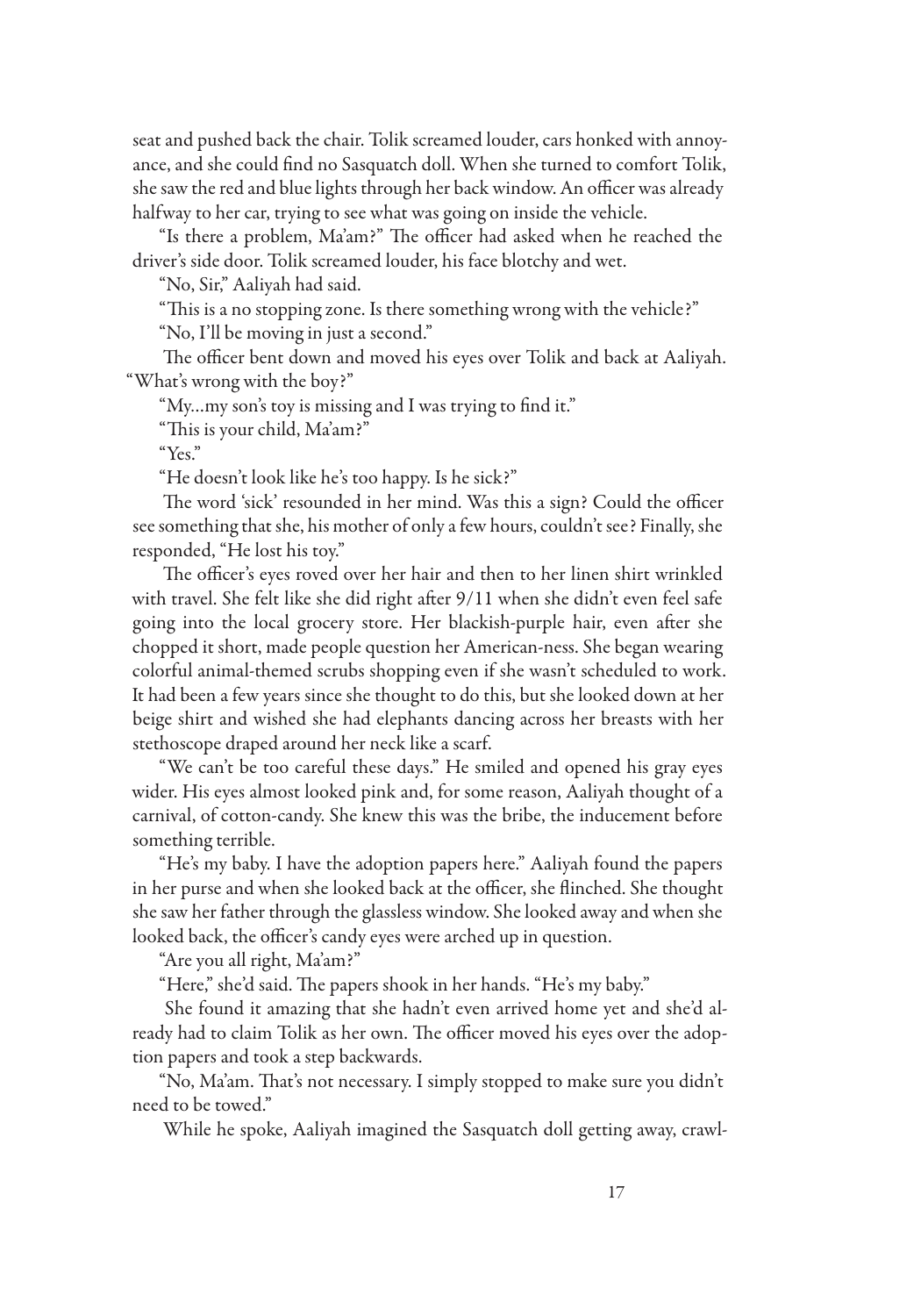ing deeper and deeper beneath her seat. The officer started to walk away, but then turned and pointed to Tolik. "Are you sure the boy is okay?"

Aaliyah scowled at him as she turned on the car. "If he wants to cry, he can cry."

She put the car in drive and adjusted her mirror so that she could see Tolik. The officer waited for her to pull out onto the highway, and Aaliyah's fawn-colored car quickly grew lost in traffic. She couldn't believe that she had escaped, that the officer had driven away and left her on her own. She thought about Sasquatch skulking around in the dark nooks of her car and, for once, she understood the advantages the creature had. She had always thought of him as a lonely creature, but Aaliyah had stood out her entire life and dreamed of what it would be like to be skilled in hiding, to blend in. And even though Tolik screamed and screamed, she forced herself to look forward and follow the yellow line to the outskirts of town towards home. The Sasquatch toy and his enthusiast would have to wait.

She pulled into her driveway in El Segundo, just south of the Los Angeles International Airport. The California air was moist and seemed to melt in her mouth like a chocolate candy. Aaliyah grabbed her small travel bag from the front seat, dropped it in her lap, and rested her head on the back of the seat. As she turned her head to the right, she saw Tolik in the rearview mirror. His face was still mottled with white spots; the areas surrounding the blotches were red. Tolik looked like a miniature giraffe with his spots, bald head, and big ears. His head was tilted to the side, at an angle Aaliyah thought should have been very uncomfortable, but Tolik was asleep, deep in the forest of sleep where he and Sasquatch could be reunited.

She dropped her luggage on the side of the driveway, and went to unhook Tolik from his seat. The gray seatbelt's teeth clung to one another, neither wanting to let go. It made her think of bird-ox, of the sticky balls that refused to let go of her clothing when she played on her small lawn with the green iron fence behind her house as a child in Massachusetts. There was only a small patch of tall grass in the corner and that's where Aaliyah liked to hide and pretend she was a lioness, hunting squirrels and voles for her cubs.

"How do you get so dirty playing in such a small space?" her mother would say when she was called inside.

"She doesn't know how to act like a lady," her father would say, shaking his head over the newspaper.

"Mother lions hunt for their babies and I want to be like a lion," she would say.

"Well you aren't a lion and this isn't Africa," he always responded, as if she didn't know.

The last time she informed her parents of her dreams of becoming a lioness, her father held her hand and brought her outside to the very back of the lawn.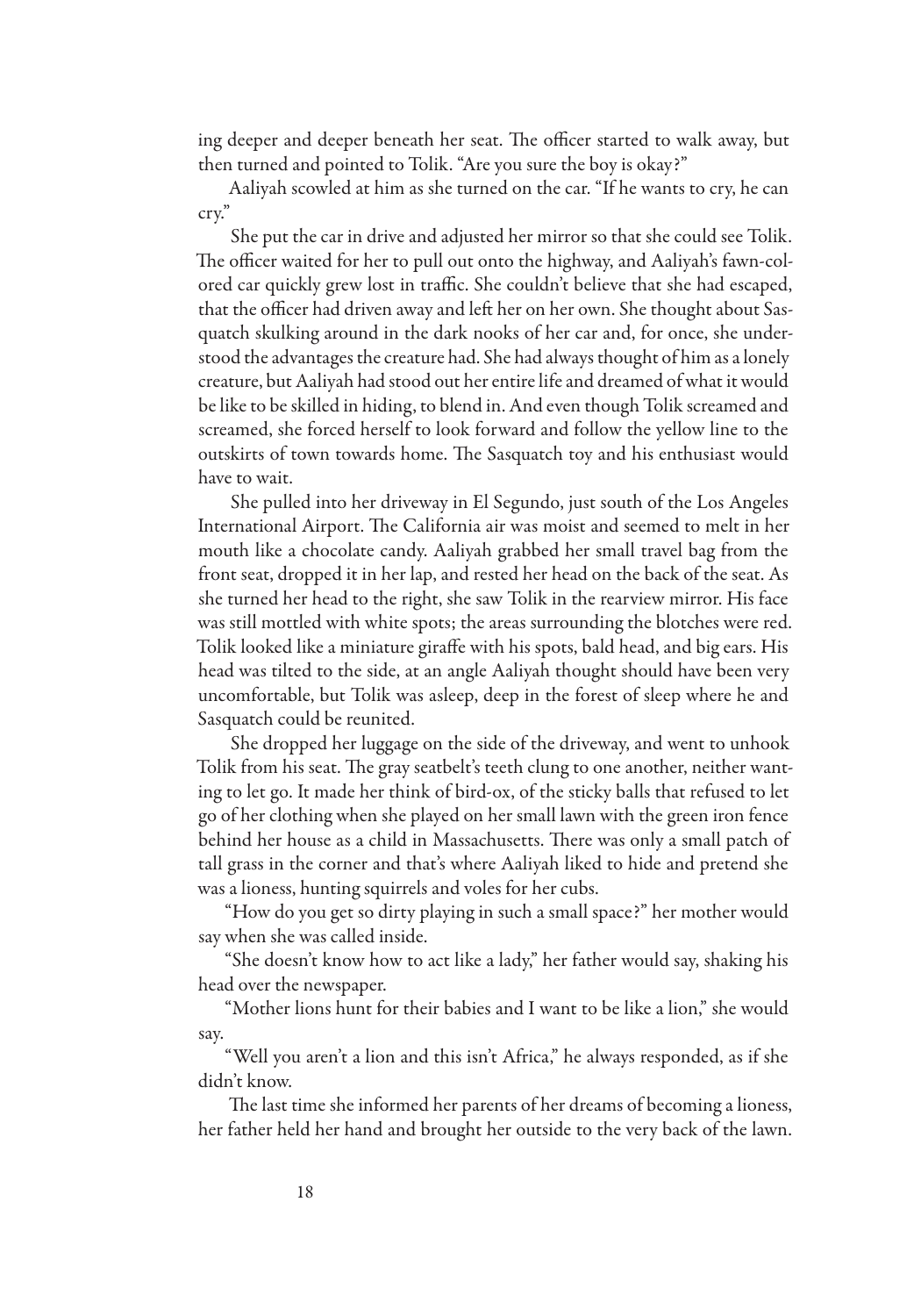Before leaving the kitchen she looked back at her mother in her black robes and tight hijab and the brown oval patch of skin on her face that was uncovered. Her mother didn't look up from the cutting board, but Aaliyah could hear the clicks from her mother's knife grow louder. The ginger was already cut up and in a neat pile; her mother was slicing air.

When they reached the back of the lawn, her father pointed to the wrought iron fence with triangle ornamental spikes at the very top.

"You see the fence, girl?"

Aaliyah nodded.

"You can be a lion for the rest of your life for all I care. But don't forget your place."

It was the first time she was aware of the bars. Before there were trees and vines and rivers in the distance. Now, she felt her children would go hungry.

When they had finally reached home, Tolik had reached out his hands for Aaliyah, but no matter how hard she tried, she couldn't remove him from his seat. No matter how hard she tried to ignore it, this had to be a sign. Feeling engulfed with anger, and true fear that she would never get Tolik inside, she lifted up the entire car seat and moved him towards the door. As she lifted the seat together with the boy, Sasquatch appeared from below, smiling a mocking smile, and she couldn't help but wonder if Sasquatch was smiling before. And how had he gotten here? Hadn't the toy hit her and bounced to the floor of the front? Maybe she just imagined the doll being thrown. Picking Sasquatch up between two fingers, Aaliyah placed him next to Tolik in his seat. She sighed and put the boy's car seat back in its place and struggled, once more, to get the belt loose. Unrelenting, she knew that she would need grander help in setting the boy free.

She turned the car back on and drove towards the Islamic Center on Hawthorne Street. It was a building she drove by everyday on her way to work and always gazed at it, wondering what her father did inside, even though the mosque he attended was hundreds of miles away. Today, she knew that she would have to go in, and someone would have to help her. Aaliyah had only once been inside a mosque, even though her father taught her to read from the Qur'an and taught her the five pillars. As soon as she ran away, she took off her hijab because she hadn't understood it was part of the religion, her religion; she thought it was part of her father's imprisonment and she had no interest in learning about something that was important to him. She was indomitable in her hate for everything that he loved. The mosque was always a place where he would go, and she and her mother would not. In those brief moments together, Aaliyah thought she knew what love felt like.

She carried Tolik and Sasquatch inside the mosque, leaving her shoes in tight cubbyholes against the wall outside the prayer room but she didn't go beyond the entrance.

"May I help you?" a tall woman, with green eyes that looked like emerald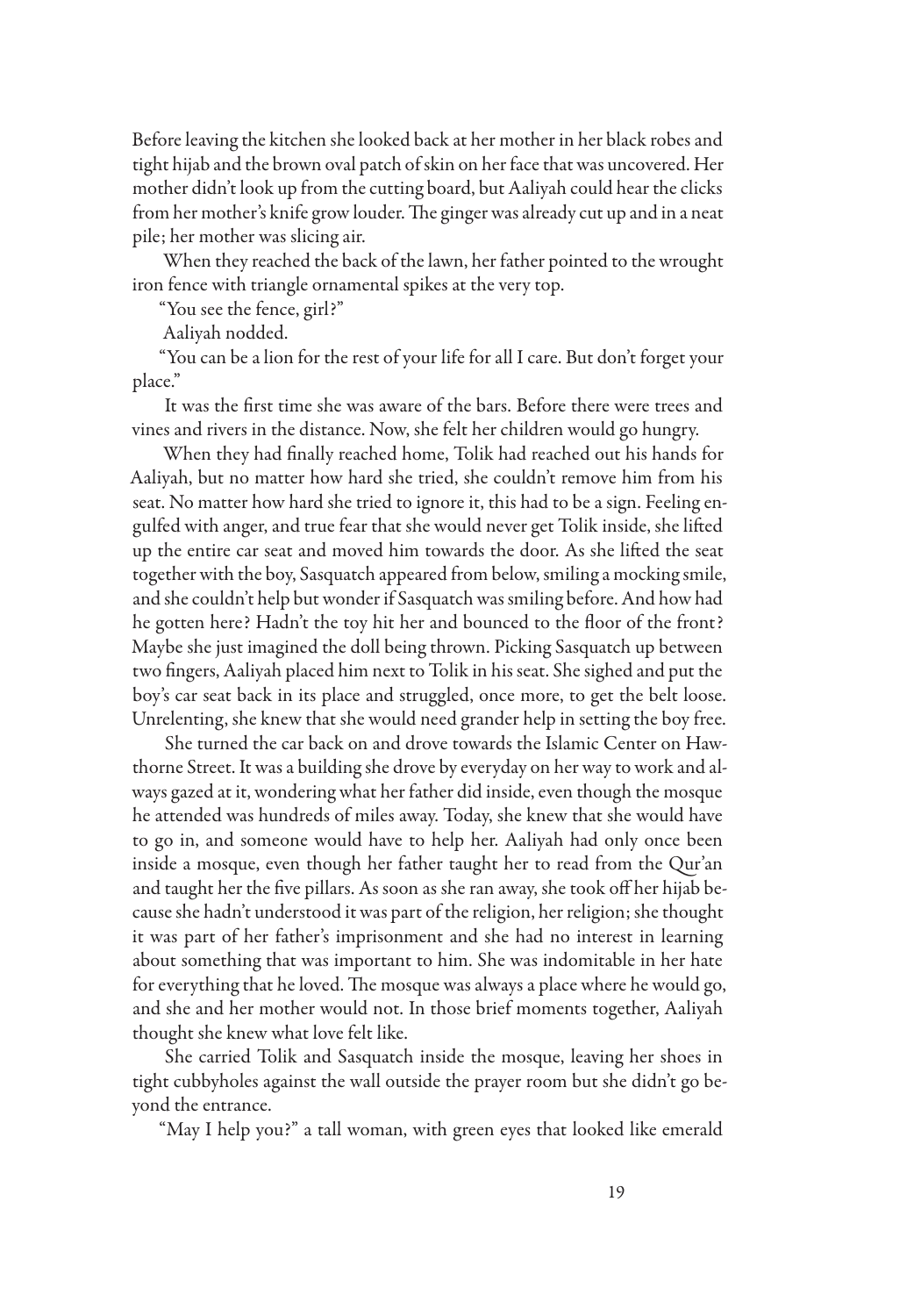moons, said. "Are you a member here?"

"I…don't really know why I'm here."

"Would you like a membership application? That's where most people start." She smiled.

"I don't quite think I'm at that stage yet. You see, my son is stuck in his car seat and I can't get him out."

The woman looked down at Tolik and bent over him. She pushed the button and tried to separate the belt's teeth by moving the clutch in different directions. The woman wasn't wearing robes, only a bright blue hijab over her hair. Moving to her knees, the woman tried to set Tolik free. And then she stopped and walked to a large desk at the entrance, disappearing behind a large file cabinet to its right. She popped her head up from the cabinet drawers, held up a silver pair of scissors with thick black handles and walked towards the entrapped Tolik. Her moon-eyes were full and rising as she moved over the boy. Aaliyah's muscles tensed, thinking harm was about to come to Tolik. Her son's reflection was projected into the woman's corneas and Aaliyah watched him from there; the little man inside the moon. Looking closer, looking at him outside the green moons was impossible.

"The mechanism is broken. Sometimes, you just have to cut them loose," the woman said, laughing at herself as she snipped through the gray straps. "That's what my husband keeps telling me. I have twin boys that just went to college in Rhode Island. Could they have picked a place farther from me?"

The woman lifted Tolik into her lanky arms and handed him to Aaliyah. "There you go. And don't worry; I have a car seat you can have. I don't know why I've held onto it so long."

Aaliyah stared at Tolik's bald head, unsure of what to say so she said, "No, thank you, money isn't a problem."

Nevertheless, she was angry that the woman had felt comfortable enough with her to destroy her property. Then again, the woman had been able to do what she could not. Set Tolik free. Another sign. She imagined the woman had the wild hair of a lion queen beneath her hijab, and with that image, she decided to trust her.

"You know, you don't have to follow our religion to come here. We can just talk."

"My father was Muslim," she said but didn't know why.

"What about you?" The woman smiled. Her voice was calm and quiet, but clear. Her voice sounded like a lullaby.

"I didn't like my father."

"When was the last time you saw him?"

"He was poisoning the Atlantic."

"Poisoning?"

"My mother had him cremated."